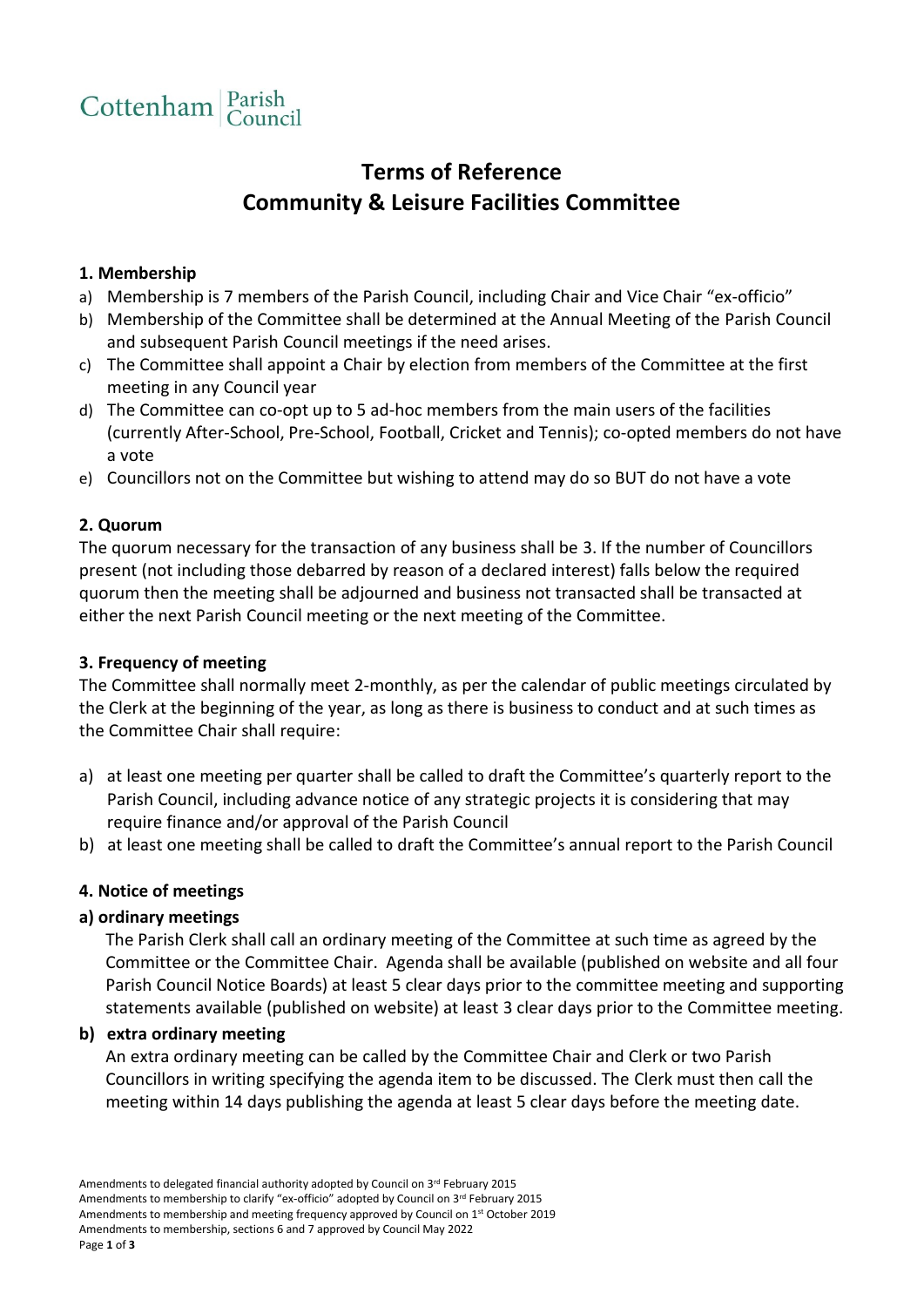# **5. Minutes of meetings**

Every meeting of the Committee shall be minuted and the minutes formally agreed by the Committee at its next meeting. The draft minutes shall be published (clearly marked "draft, subject to amendment") on the website within 3 working days and a copy sent to the Cottenham Library also within 3 working days.

# **6. Areas of responsibility**

The Community & Leisure Facilities Committee has delegated authority to:

- a) develop a 4-year strategic framework, reviewed at least annually, for desirable improvements to leisure, recreation and sports facilities within the village
- b) consider and make representations to the appropriate authorities on any matter or document that may affect the Parish from a leisure, recreation or sport perspective
- c) review annually the rent and/or fees for hiring out Parish Council-owned rooms and/or grounds
- d) ensure all hirers and lessors of Parish Council-owned rooms and/or grounds have written contracts, based on templates provide by Finance, Legal and Administration Committee, in place before the relevant event
- e) discuss, review (at least annually) and manage the safe and cost-effective operation of all Parish Council owned or managed equipment, facilities and land
- f) discuss, review (at least annually) and manage provision of allotments
- g) prepare an annual bid for consideration by the Finance, Legal and Administration Committee for precept assessment process
- h) development a diverse calendar of events at the Village Hall, covering a rolling three-months at least, serving all sections of the Civil Parish community for approval by the Parish Council
- i) promote and manage approved events
- j) manage the Village Hall 'Bar and Events' operation within the financial budget and ceiling approved by the Parish Council.

# **7. Delegation of powers**

- a) For convenience in cases where an urgent response is required to areas delegated to this Committee, the Chair of the Committee together with one other person serving on the Committee and the Clerk may prepare and submit a representation on behalf of the Parish Council without referring to the Parish Council, provided a report is made in writing to the next available meeting of either the Committee or the Parish Council whichever is sooner.
- b) Noting emergency financial delegation policy for the Clerk, the Chair of the Committee and Clerk together with one other person serving on the Committee may approve spending, up to £1,000 plus VAT in a quarter, on professional advisory services without referring to the Parish Council, provided that the Committee and Responsible Financial Officer (RFO) are notified, and a report is made in writing to the next available meeting of either the Committee or the Parish Council whichever is sooner.
- c) When authorised by a Committee vote, the Committee may approve spending, up to 25% of the budget in a quarter on a delegated maintenance line item or approved project without referring to the Parish Council, provided that the Responsible Financial Officer (RFO) is notified. In addition, any funds donated by third parties for a specific purpose within CALF's scope can be applied in addition.